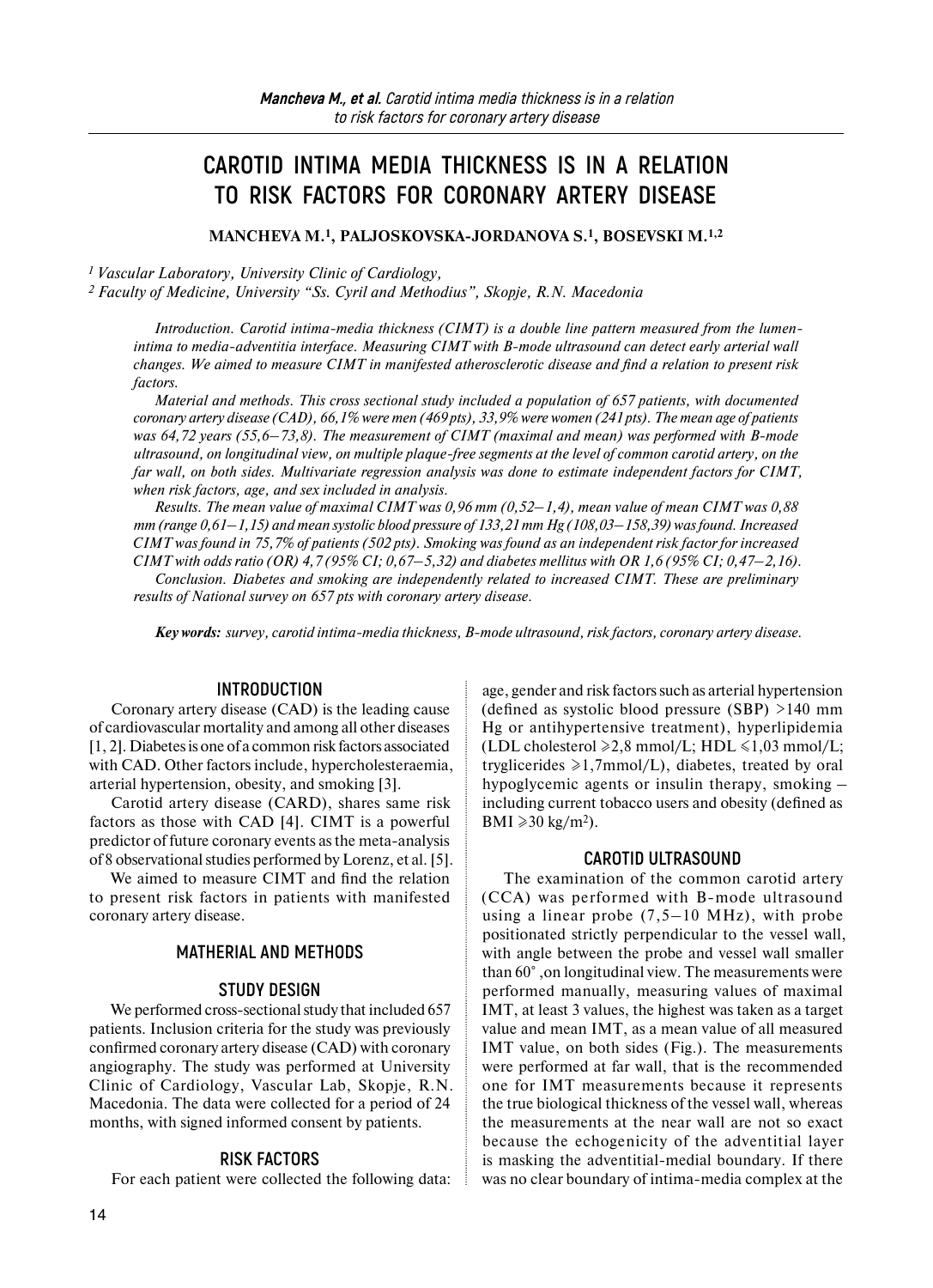far wall, the near wall CIMT value was noticed. The measurements were done at multiple plaque free segments, at least 5 mm below the end of CCA, with clear intimal and medial layers demarcated, at length of at least 10 mm straight arterial segment. The optimal diameter of the wall was measured at end-diastole, when the artery has the smallest diameter, because at systole the CIMT is thinning. As an increased CIMT was taken the value of 0,9 mm.

The measurements were done following the recommendations of Mannheim Carotid Intima-Media Thickness and Plaque Consensus [6].

## **STATISTICAL ANALYSIS**

Multivariate logistic regression analysis was used with SPSS 23 for Windows, to estimate the relation between smoking, diabetes, hyperlipidemia, arterial hypertension, obesity diabetes and sex with increased CIMT. The mode was age adjused.

#### **RESULTS**

From the total number of 657 patients, 66,1% were men (469 pts), 33,9% were women (241 pts). They were aged between 55–73 years, with mean age of 64,72 years. Increased CIMT had 75,7% (502) of patients. The mean value of maximal CIMT was  $0.96$  mm  $(0.52-1.4$  mm), the mean value of mean CIMT was  $0,88$  mm  $(0,61-1,15)$ mm). Mean SBP was 133,21 mm Hg (108,03–158,39 mm Hg) (Table 1). Most of the patients in the survey were smokers and have arterial hypertension (Table 2).

Multivariate regression analysis of CIMT and independent risk factors showed that smoking and diabetes are independent risk factors that had influence to increasing CIMT. Smoking has the most significant relative risk, with OR 4,7 (95% CI; 0,67– 5,32) and diabetes with OR 1,6 (95% CI; 0,47–2,16).

## **DISCUSSION**

CIMT is a marker of atherosclerotic process not only in carotid arteries, but in coronary arteries, the aorta and lower limb arteries too. The measurement of CIMT should be done routinely for discovering generalized atherosclerosis in every asymptomatic adult at moderate risk for CVD according to SCORE or hypertensive patients for discovering asymptomatic organ damage [7, 8].

Instudies analyzing therelation between blood pressure and CIMT, the Multi-Ethnic Study of Atherosclerosis (MESA) with 6606 patients included, multivariate regression models of CIMT and Framingham Risk Factors showed that all risk factors, except smoking were significantly associated with increased CIMT. From



Fig. Measurement of intima-media complex at the level of common carotid artery– far wall

all risk factors associated, systolic blood pressure had the most significant correlation coefficient with mean far wall IMT (B=0.161 p<0.001) [9].

In the analysis of Wang, et al. of 14 cohorts with 59 025 patients included, where clustering of two, three of four risk factors, concluded that CIMT did increase with the number of risk factors present. Compared to those with no risk factors, those with one risk factor had a higher common CIMT-mean difference 0,026 mm (95% CI; 0.022–0.030). For those with two, three or four risk factors, the increase in common CIMT was 0,052 mm (95% CI; 0,048–0,056), 0,074 mm (95% CI; 0,069–0,079) and 0,114 mm (95% CI; 0,103–0,124), respectively. In the clusters where the elevated systolic blood pressure was present, contributed most to the extent of atherosclerosis [10].

In studies analyzing the association between diabetes mellitus and CIMT, two studies performed from Bosevski, et al. at showed that hyperglycemia (measured as fasting blood glucose or  $HbA_{1c}$ ) was independent risk factor for increased CIMT in patients with type 2 diabetes mellitus [11, 12]. In IRAS study the data showed that patients with type 2 diabetes mellitus are with higher value of CIMT versus non-diabetics. In general population the progression of CIMT is 0,05–0,07 mm/ annually, while in type 2 diabetic patients population

| Table 1<br>Values of CIMT in a study population |              |                     |
|-------------------------------------------------|--------------|---------------------|
|                                                 | Mean value   | Range               |
| Mean of the Max IMT                             | $0.96$ mm    | $0,52-1,4$ mm       |
| Mean of the Mean IMT                            | $0.88$ mm    | $0,61-1,15$ mm      |
| Mean SBP                                        | 133,21 mm Hg | 108,03-158,39 mm Hg |

| Tahle <sub>2</sub><br>Risk factors in a study population |                  |  |
|----------------------------------------------------------|------------------|--|
| <b>Risk factors</b>                                      | Pts (Percentage) |  |
| Arterial Hypertension                                    | 183 [27.8]       |  |
| Hyperlipidemia                                           | 151 [22.9]       |  |
| Smoking                                                  | 204 [31]         |  |
| <b>Diabetes</b>                                          | 223 [33,9]       |  |
| <b>Obesity</b>                                           | 151 [22.9]       |  |